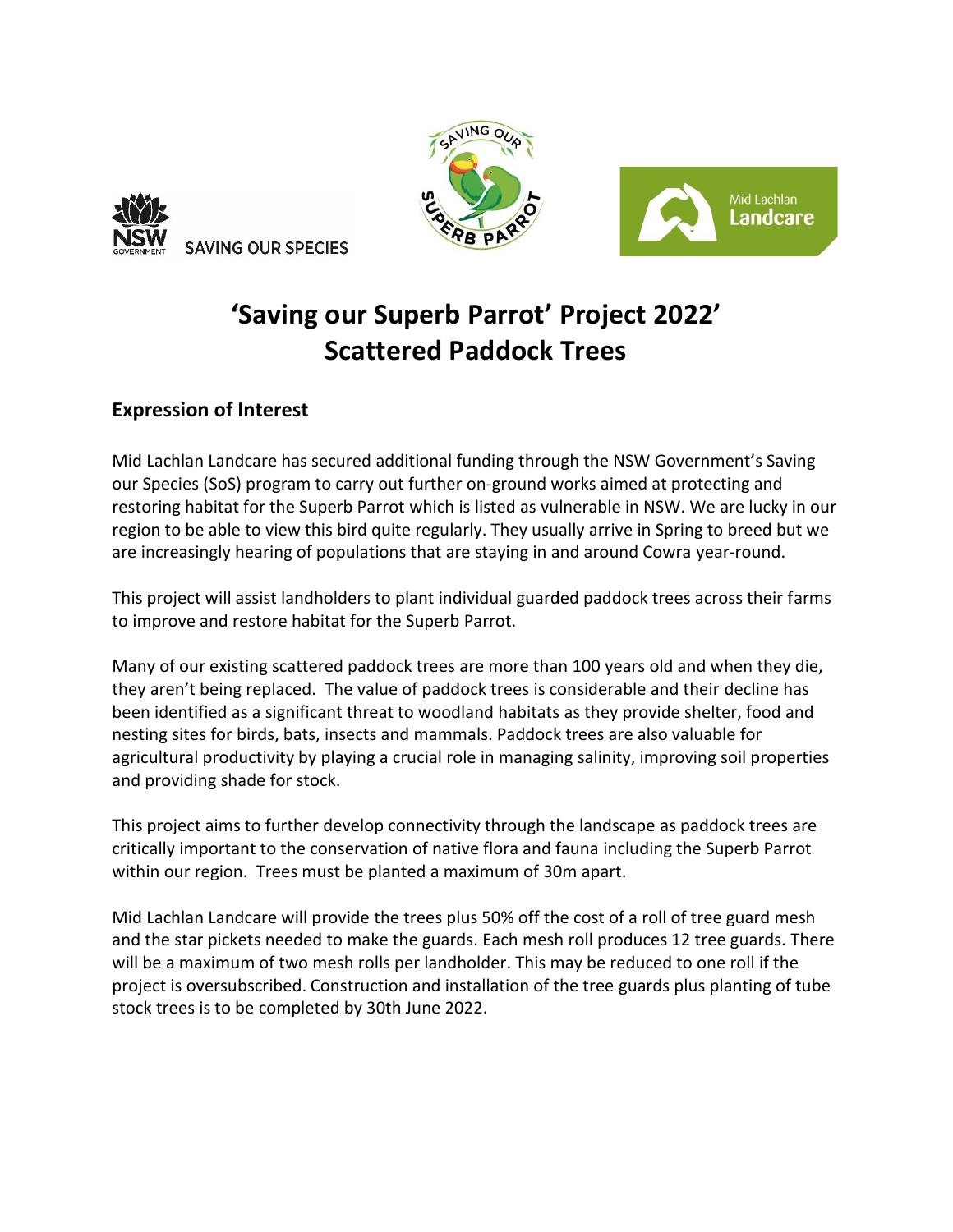Priority for project funding will be given to applicants who have not participated in the previous 'Save our Superb Parrot' paddock tree project. Sites of known or recorded Superb Parrot sightings and applications where planted trees connect existing paddock trees and/or patches of woodland will also be prioritised. Previous participants are encouraged to apply also, because, if funding allows it will be great to continue the work you have started.

If you are interested in getting involved please fill out your details, answer the questions and return via the options below:-

## **Contact Details\***

Name:

Property name and address:

Postal address (if different from above):

Phone: Mobile:

Email:

If you are not already subscribed, would you like to subscribe to our mailing list? **Yes / No**

1)Describe the area where you would like to plant the trees. Include as much information as possible including areas of remnant vegetation, creek lines, and existing paddock trees. **Please provide a basic sketch or map.**